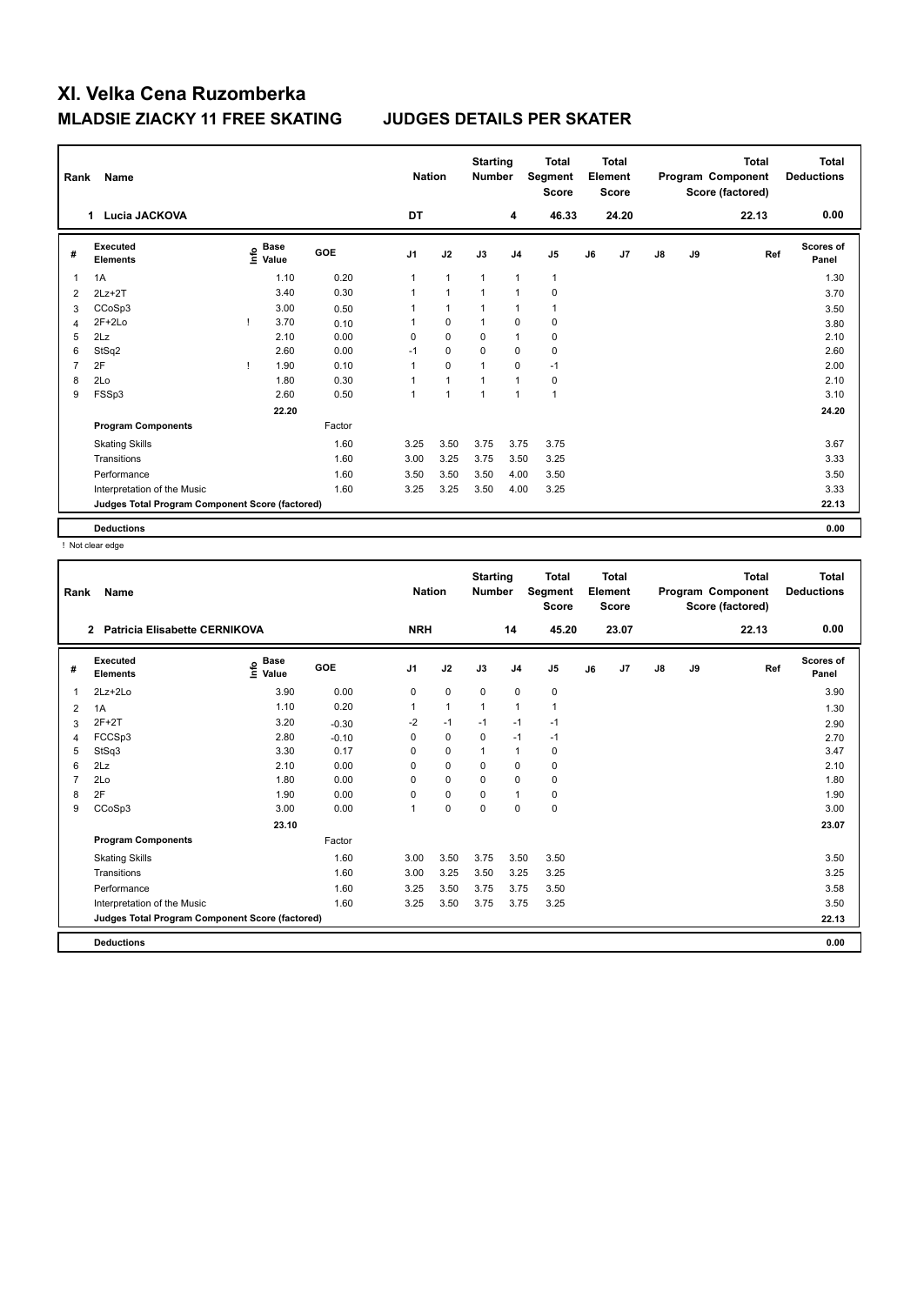| Rank           | Name                                            |                                           |         | <b>Nation</b>  |              | <b>Starting</b><br><b>Number</b> |                | <b>Total</b><br>Segment<br><b>Score</b> |    | <b>Total</b><br>Element<br><b>Score</b> |    |    | <b>Total</b><br>Program Component<br>Score (factored) | <b>Total</b><br><b>Deductions</b> |
|----------------|-------------------------------------------------|-------------------------------------------|---------|----------------|--------------|----------------------------------|----------------|-----------------------------------------|----|-----------------------------------------|----|----|-------------------------------------------------------|-----------------------------------|
|                | 3 Vanesa SELMEKOVA                              |                                           |         | ZAF            |              |                                  | 3              | 44.46                                   |    | 23.40                                   |    |    | 21.06                                                 | 0.00                              |
| #              | <b>Executed</b><br><b>Elements</b>              | $\frac{e}{E}$ Base<br>$\frac{e}{E}$ Value | GOE     | J1             | J2           | J3                               | J <sub>4</sub> | J5                                      | J6 | J7                                      | J8 | J9 |                                                       | Scores of<br>Ref<br>Panel         |
| $\mathbf{1}$   | 1A                                              | 1.10                                      | 0.00    | $\mathbf 0$    | $\mathbf 0$  | $\mathbf{1}$                     | $\mathbf 0$    | $\pmb{0}$                               |    |                                         |    |    |                                                       | 1.10                              |
| $\overline{2}$ | $2F+2Lo$                                        | 3.70                                      | 0.30    | $\mathbf{1}$   | $\mathbf{1}$ | $\mathbf{1}$                     | 1              | $\overline{1}$                          |    |                                         |    |    |                                                       | 4.00                              |
| $\mathbf{3}$   | CCoSp3                                          | 3.00                                      | 0.50    | $\mathbf{1}$   | $\mathbf{1}$ | 0                                | $\mathbf{1}$   | $\overline{1}$                          |    |                                         |    |    |                                                       | 3.50                              |
| $\overline{4}$ | StSq3                                           | 3.30                                      | 0.00    | $\mathbf{1}$   | 0            | 0                                | $\mathbf 0$    | $\mathbf 0$                             |    |                                         |    |    |                                                       | 3.30                              |
| 5              | 2S                                              | 1.30                                      | 0.00    | $\mathbf 0$    | $\pmb{0}$    | 0                                | $\mathbf 0$    | $\pmb{0}$                               |    |                                         |    |    |                                                       | 1.30                              |
| 6              | FCSp2                                           | 2.30                                      | $-0.30$ | $-2$           | $-1$         | $-1$                             | $-1$           | $-1$                                    |    |                                         |    |    |                                                       | 2.00                              |
| $\overline{7}$ | 2Lz+2Lo                                         | 3.90                                      | 0.00    | $\mathbf 0$    | $\pmb{0}$    | 1                                | $\mathbf 0$    | $\pmb{0}$                               |    |                                         |    |    |                                                       | 3.90                              |
| 8              | 2F                                              | 1.90                                      | 0.30    | $\mathbf{1}$   | $\mathbf 0$  | $\mathbf{1}$                     | $\mathbf{1}$   | $\overline{1}$                          |    |                                         |    |    |                                                       | 2.20                              |
| 9              | 2Lz                                             | 2.10                                      | 0.00    | $\mathbf 0$    | $\mathbf 0$  | 0                                | $\mathbf 0$    | $\pmb{0}$                               |    |                                         |    |    |                                                       | 2.10                              |
|                |                                                 | 22.60                                     |         |                |              |                                  |                |                                         |    |                                         |    |    |                                                       | 23.40                             |
|                | <b>Program Components</b>                       |                                           | Factor  |                |              |                                  |                |                                         |    |                                         |    |    |                                                       |                                   |
|                | <b>Skating Skills</b>                           |                                           | 1.60    | 3.00           | 3.25         | 3.50                             | 3.25           | 4.00                                    |    |                                         |    |    |                                                       | 3.33                              |
|                | Transitions                                     |                                           | 1.60    | 3.00           | 3.25         | 3.25                             | 3.00           | 3.75                                    |    |                                         |    |    |                                                       | 3.17                              |
|                | Performance                                     |                                           | 1.60    | 3.25           | 3.00         | 3.25                             | 3.50           | 3.75                                    |    |                                         |    |    |                                                       | 3.33                              |
|                | Interpretation of the Music                     |                                           | 1.60    | 3.25           | 3.25         | 3.00                             | 3.50           | 3.75                                    |    |                                         |    |    |                                                       | 3.33                              |
|                | Judges Total Program Component Score (factored) |                                           |         |                |              |                                  |                |                                         |    |                                         |    |    |                                                       | 21.06                             |
|                |                                                 |                                           |         |                |              |                                  |                |                                         |    |                                         |    |    |                                                       |                                   |
|                | <b>Deductions</b>                               |                                           |         |                |              |                                  |                |                                         |    |                                         |    |    |                                                       | 0.00                              |
|                |                                                 |                                           |         |                |              |                                  |                |                                         |    |                                         |    |    |                                                       |                                   |
| Rank           | Name                                            |                                           |         | <b>Nation</b>  |              | <b>Starting</b><br><b>Number</b> |                | <b>Total</b><br>Segment<br><b>Score</b> |    | <b>Total</b><br>Element<br><b>Score</b> |    |    | <b>Total</b><br>Program Component<br>Score (factored) | <b>Total</b><br><b>Deductions</b> |
|                | 4 Liliana DRABOVA                               |                                           |         | <b>PUK</b>     |              |                                  | 9              | 41.88                                   |    | 20.95                                   |    |    | 20.93                                                 | 0.00                              |
| #              | <b>Executed</b>                                 |                                           | GOE     | J <sub>1</sub> | J2           | J3                               | J4             | J5                                      | J6 | J7                                      | J8 | J9 |                                                       | Scores of<br>Ref                  |
|                | <b>Elements</b>                                 | $\epsilon$ Base<br>$\epsilon$ Value       |         |                |              |                                  |                |                                         |    |                                         |    |    |                                                       | Panel                             |
| 1              | 2Lz+1A+SEQ                                      | 2.56                                      | 0.00    | $\mathbf 0$    | 0            | 0                                | $\mathbf 0$    | $\mathbf 0$                             |    |                                         |    |    |                                                       | 2.56                              |
| $\overline{2}$ | 2F                                              | 1.90                                      | 0.00    | $\mathbf 0$    | 0            | 0                                | 0              | $\mathbf 0$                             |    |                                         |    |    |                                                       | 1.90                              |
| 3              | FSSp3                                           | 2.60                                      | $-0.10$ | 1              | $\mathbf 0$  | $-1$                             | $-1$           | $\mathbf 0$                             |    |                                         |    |    |                                                       | 2.50                              |
| $\overline{4}$ | 2Lo+1A+SEQ                                      | 2.32                                      | 0.00    | $\mathbf 0$    | 0            | 0                                | $\mathbf 0$    | $\mathbf 0$                             |    |                                         |    |    |                                                       | 2.32                              |
| 5              | 2Lz                                             | 2.10                                      | 0.10    | 1              | $\mathbf{1}$ | 0                                | $\mathbf 0$    | $\mathbf 0$                             |    |                                         |    |    |                                                       | 2.20                              |
| 6              | 2F                                              | 1.90                                      | 0.00    | $\mathbf{1}$   | $\mathbf{0}$ | $\mathbf 0$                      | $\Omega$       | $\mathbf 0$                             |    |                                         |    |    |                                                       | 1.90                              |
| $\overline{7}$ | StSq2                                           | 2.60                                      | 0.00    | $\mathbf 0$    | $\mathbf 0$  | 0                                | $\overline{1}$ | $\pmb{0}$                               |    |                                         |    |    |                                                       | 2.60                              |
| 8              | 2Lo                                             | 1.80                                      | 0.00    | $\mathbf 0$    | 0            | 0                                | $\mathbf{1}$   | $\mathbf 0$                             |    |                                         |    |    |                                                       | 1.80                              |
| 9              | CCoSp3                                          | 3.00                                      | 0.17    | $\mathbf{1}$   | 0            | $\mathbf 0$                      | $\mathbf{1}$   | $\mathbf 0$                             |    |                                         |    |    |                                                       | 3.17                              |
|                |                                                 | 20.78                                     |         |                |              |                                  |                |                                         |    |                                         |    |    |                                                       | 20.95                             |
|                | <b>Program Components</b>                       |                                           | Factor  |                |              |                                  |                |                                         |    |                                         |    |    |                                                       |                                   |
|                | <b>Skating Skills</b>                           |                                           | 1.60    | 2.75           | 3.00         | 3.50                             | 3.50           | 3.50                                    |    |                                         |    |    |                                                       | 3.33                              |
|                | Transitions                                     |                                           | 1.60    | 2.50           | 2.75         | 3.25                             | 3.25           | 3.25                                    |    |                                         |    |    |                                                       | 3.08                              |
|                | Performance                                     |                                           | 1.60    | 3.00           | 3.00         | 3.75                             | 4.00           | 3.50                                    |    |                                         |    |    |                                                       | 3.42                              |
|                | Interpretation of the Music                     |                                           | 1.60    | 2.75           | 3.00         | 3.50                             | 3.75           | 3.25                                    |    |                                         |    |    |                                                       | 3.25                              |
|                | Judges Total Program Component Score (factored) |                                           |         |                |              |                                  |                |                                         |    |                                         |    |    |                                                       | 20.93                             |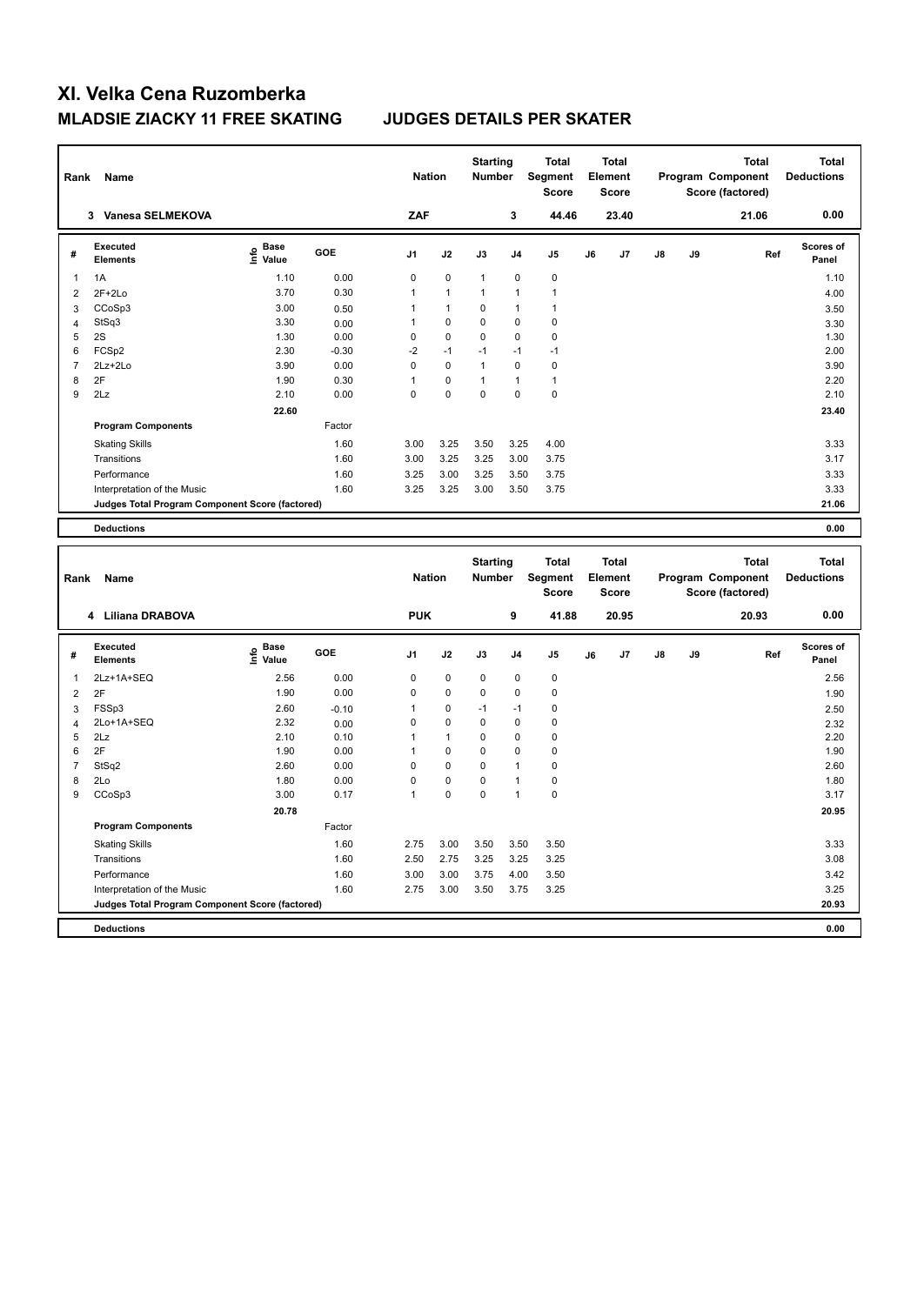| Rank | Name                                            |    |                                  |            | <b>Nation</b>  |             | <b>Starting</b><br><b>Number</b> |                | <b>Total</b><br>Segment<br><b>Score</b> |    | <b>Total</b><br>Element<br><b>Score</b> |               |    | <b>Total</b><br>Program Component<br>Score (factored) | Total<br><b>Deductions</b> |
|------|-------------------------------------------------|----|----------------------------------|------------|----------------|-------------|----------------------------------|----------------|-----------------------------------------|----|-----------------------------------------|---------------|----|-------------------------------------------------------|----------------------------|
|      | Sophia STASKOVA<br>5                            |    |                                  |            | <b>BAK</b>     |             |                                  | 13             | 41.70                                   |    | 21.03                                   |               |    | 20.67                                                 | 0.00                       |
| #    | Executed<br><b>Elements</b>                     |    | <b>Base</b><br>o Base<br>⊆ Value | <b>GOE</b> | J <sub>1</sub> | J2          | J3                               | J <sub>4</sub> | J <sub>5</sub>                          | J6 | J7                                      | $\mathsf{J}8$ | J9 | Ref                                                   | <b>Scores of</b><br>Panel  |
| 1    | 1A                                              |    | 1.10                             | 0.00       | 0              | $\mathbf 0$ | $\mathbf 0$                      | $\mathbf 0$    | $\pmb{0}$                               |    |                                         |               |    |                                                       | 1.10                       |
| 2    | 2Lz                                             |    | 2.10                             | $-0.30$    | $-1$           | $-1$        | $-1$                             | $-1$           | $\pmb{0}$                               |    |                                         |               |    |                                                       | 1.80                       |
| 3    | FCCSp3                                          |    | 2.80                             | $-0.10$    | 1              | 0           | $-1$                             | $-2$           | 0                                       |    |                                         |               |    |                                                       | 2.70                       |
| 4    | 2Fe+2Lo                                         | e  | 3.20                             | $-0.60$    | $-2$           | $-2$        | $-1$                             | $-2$           | $-2$                                    |    |                                         |               |    |                                                       | 2.60                       |
| 5    | 2Lz+2Lo                                         |    | 3.90                             | 0.00       | 0              | $\mathbf 0$ | 0                                | 0              | 0                                       |    |                                         |               |    |                                                       | 3.90                       |
| 6    | CCoSp3                                          |    | 3.00                             | 0.00       | 1              | $\mathbf 0$ | 0                                | 0              | 0                                       |    |                                         |               |    |                                                       | 3.00                       |
| 7    | 2T                                              |    | 1.30                             | 0.00       | 0              | $\mathbf 0$ | $\Omega$                         | $\mathbf 0$    | $\mathbf 0$                             |    |                                         |               |    |                                                       | 1.30                       |
| 8    | 2F                                              | л. | 1.90                             | $-0.20$    | 0              | $-1$        | 0                                | $-1$           | $-1$                                    |    |                                         |               |    |                                                       | 1.70                       |
| 9    | StSq2                                           |    | 2.60                             | 0.33       | 1              | $\mathbf 0$ | 1                                | $\overline{1}$ | $\pmb{0}$                               |    |                                         |               |    |                                                       | 2.93                       |
|      |                                                 |    | 21.90                            |            |                |             |                                  |                |                                         |    |                                         |               |    |                                                       | 21.03                      |
|      | <b>Program Components</b>                       |    |                                  | Factor     |                |             |                                  |                |                                         |    |                                         |               |    |                                                       |                            |
|      | <b>Skating Skills</b>                           |    |                                  | 1.60       | 2.50           | 3.00        | 3.75                             | 3.25           | 3.50                                    |    |                                         |               |    |                                                       | 3.25                       |
|      | Transitions                                     |    |                                  | 1.60       | 2.50           | 2.75        | 3.50                             | 3.25           | 3.25                                    |    |                                         |               |    |                                                       | 3.08                       |
|      | Performance                                     |    |                                  | 1.60       | 2.75           | 3.00        | 3.75                             | 3.75           | 3.50                                    |    |                                         |               |    |                                                       | 3.42                       |
|      | Interpretation of the Music                     |    |                                  | 1.60       | 2.75           | 2.75        | 3.50                             | 3.50           | 3.25                                    |    |                                         |               |    |                                                       | 3.17                       |
|      | Judges Total Program Component Score (factored) |    |                                  |            |                |             |                                  |                |                                         |    |                                         |               |    |                                                       | 20.67                      |
|      | <b>Deductions</b>                               |    |                                  |            |                |             |                                  |                |                                         |    |                                         |               |    |                                                       | 0.00                       |

e Wrong edge ! Not clear edge

| Rank | Name                                            |                                    |            | <b>Nation</b>  |              | <b>Starting</b><br><b>Number</b> |                | <b>Total</b><br>Segment<br><b>Score</b> |    | <b>Total</b><br>Element<br><b>Score</b> |               |    | <b>Total</b><br>Program Component<br>Score (factored) | <b>Total</b><br><b>Deductions</b> |
|------|-------------------------------------------------|------------------------------------|------------|----------------|--------------|----------------------------------|----------------|-----------------------------------------|----|-----------------------------------------|---------------|----|-------------------------------------------------------|-----------------------------------|
|      | <b>Barbora RUSNAKOVA</b><br>6                   |                                    |            | <b>KEK</b>     |              |                                  | 6              | 40.62                                   |    | 19.89                                   |               |    | 21.73                                                 | 1.00                              |
| #    | Executed<br><b>Elements</b>                     | <b>Base</b><br>$\frac{6}{5}$ Value | <b>GOE</b> | J <sub>1</sub> | J2           | J3                               | J <sub>4</sub> | J <sub>5</sub>                          | J6 | J7                                      | $\mathsf{J}8$ | J9 | Ref                                                   | <b>Scores of</b><br>Panel         |
| 1    | 1A                                              | 1.10                               | 0.13       | 1              | $\mathbf{1}$ | $\mathbf{1}$                     | $\pmb{0}$      | 0                                       |    |                                         |               |    |                                                       | 1.23                              |
| 2    | 2Lz                                             | 2.10                               | $-0.90$    | -3             | $-3$         | -3                               | $-3$           | $-3$                                    |    |                                         |               |    |                                                       | 1.20                              |
| 3    | FSSp3                                           | 2.60                               | 0.33       | 1              | $\mathbf 0$  | 0                                | $\mathbf{1}$   | $\mathbf{1}$                            |    |                                         |               |    |                                                       | 2.93                              |
| 4    | $2F+2T$                                         | 3.20                               | 0.00       | $\Omega$       | $\mathbf{1}$ | $\Omega$                         | $\mathbf 0$    | $\pmb{0}$                               |    |                                         |               |    |                                                       | 3.20                              |
| 5    | StSq2                                           | 2.60                               | 0.50       | 1              | $\pmb{0}$    | 1                                | $\mathbf{1}$   | $\mathbf{1}$                            |    |                                         |               |    |                                                       | 3.10                              |
| 6    | 2F                                              | 1.90                               | 0.00       | 0              | $\mathbf 0$  | 0                                | 1              | 0                                       |    |                                         |               |    |                                                       | 1.90                              |
| 7    | 2Lz                                             | 2.10                               | $-0.90$    | -3             | $-3$         | $-3$                             | $-3$           | $-3$                                    |    |                                         |               |    |                                                       | 1.20                              |
| 8    | 2Lo                                             | 1.80                               | 0.00       | $\Omega$       | $\mathbf 0$  | $\Omega$                         | $\mathbf 0$    | $\pmb{0}$                               |    |                                         |               |    |                                                       | 1.80                              |
| 9    | CCoSp3                                          | 3.00                               | 0.33       | 1              | $\mathbf{1}$ | 1                                | $\mathbf 0$    | $\pmb{0}$                               |    |                                         |               |    |                                                       | 3.33                              |
|      |                                                 | 20.40                              |            |                |              |                                  |                |                                         |    |                                         |               |    |                                                       | 19.89                             |
|      | <b>Program Components</b>                       |                                    | Factor     |                |              |                                  |                |                                         |    |                                         |               |    |                                                       |                                   |
|      | <b>Skating Skills</b>                           |                                    | 1.60       | 2.75           | 3.50         | 3.25                             | 3.25           | 3.50                                    |    |                                         |               |    |                                                       | 3.33                              |
|      | Transitions                                     |                                    | 1.60       | 2.50           | 3.50         | 3.00                             | 3.25           | 3.25                                    |    |                                         |               |    |                                                       | 3.17                              |
|      | Performance                                     |                                    | 1.60       | 3.00           | 3.75         | 3.50                             | 3.75           | 3.50                                    |    |                                         |               |    |                                                       | 3.58                              |
|      | Interpretation of the Music                     |                                    | 1.60       | 3.25           | 3.75         | 3.50                             | 3.75           | 3.25                                    |    |                                         |               |    |                                                       | 3.50                              |
|      | Judges Total Program Component Score (factored) |                                    |            |                |              |                                  |                |                                         |    |                                         |               |    |                                                       | 21.73                             |
|      | <b>Deductions</b>                               | Falls:                             | $-1.00$    |                |              |                                  |                |                                         |    |                                         |               |    |                                                       | $-1.00$                           |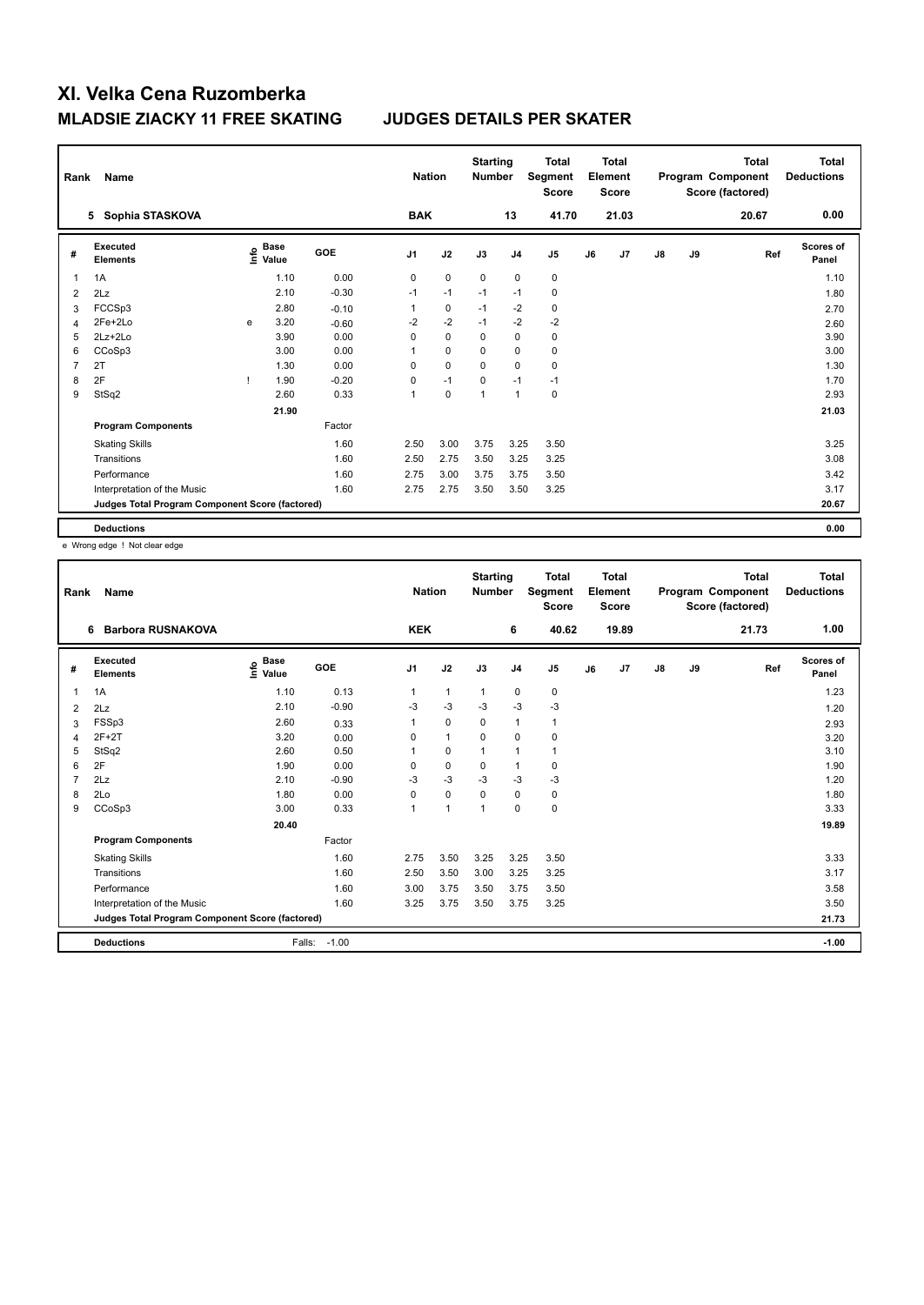| Rank           | Name                                            |   |                      |         |                | <b>Nation</b>  | <b>Starting</b><br><b>Number</b> |                | <b>Total</b><br>Segment<br><b>Score</b> |    | Total<br>Element<br><b>Score</b> |               |    | <b>Total</b><br>Program Component<br>Score (factored) | Total<br><b>Deductions</b> |
|----------------|-------------------------------------------------|---|----------------------|---------|----------------|----------------|----------------------------------|----------------|-----------------------------------------|----|----------------------------------|---------------|----|-------------------------------------------------------|----------------------------|
|                | <b>Lucia PEKARKOVA</b><br>$\overline{7}$        |   |                      |         | <b>TT</b>      |                |                                  | $\mathbf{2}$   | 39.32                                   |    | 20.08                            |               |    | 19.74                                                 | 0.50                       |
| #              | <b>Executed</b><br><b>Elements</b>              | e | <b>Base</b><br>Value | GOE     | J <sub>1</sub> | J2             | J3                               | J <sub>4</sub> | J <sub>5</sub>                          | J6 | J7                               | $\mathsf{J}8$ | J9 | Ref                                                   | Scores of<br>Panel         |
| 1              | 2Lz                                             |   | 2.10                 | $-0.90$ | $-3$           | $-3$           | $-3$                             | $-3$           | $-3$                                    |    |                                  |               |    |                                                       | 1.20                       |
| $\overline{2}$ | 2Fe+2Lo                                         | e | 3.20                 | $-0.30$ | $-1$           | $-1$           | 0                                | $-2$           | $-1$                                    |    |                                  |               |    |                                                       | 2.90                       |
| 3              | FCCSp3                                          |   | 2.80                 | 0.17    | 1              | $\Omega$       | $\Omega$                         | $\Omega$       | $\mathbf{1}$                            |    |                                  |               |    |                                                       | 2.97                       |
| $\overline{4}$ | StSq2                                           |   | 2.60                 | 0.17    | 1              | $\mathbf 0$    | 0                                | $\overline{1}$ | 0                                       |    |                                  |               |    |                                                       | 2.77                       |
| 5              | $2Lz+2T$                                        |   | 3.40                 | 0.20    | 1              | $\overline{1}$ | $\Omega$                         | $\overline{1}$ | $\pmb{0}$                               |    |                                  |               |    |                                                       | 3.60                       |
| 6              | 2S                                              |   | 1.30                 | 0.07    | 0              | $\mathbf{1}$   | 1                                | 0              | $\pmb{0}$                               |    |                                  |               |    |                                                       | 1.37                       |
| 7              | CCoSp3                                          |   | 3.00                 | 0.17    | $\mathbf{1}$   | $\mathbf{1}$   | $\mathbf 0$                      | $\mathbf 0$    | $\mathbf 0$                             |    |                                  |               |    |                                                       | 3.17                       |
| 8              | 2Fe                                             | e | 1.40                 | $-0.40$ | $-2$           | $-1$           | $\mathbf 0$                      | $-1$           | $-2$                                    |    |                                  |               |    |                                                       | 1.00                       |
| 9              | 1A                                              |   | 1.10                 | 0.00    | 0              | $\mathbf 0$    | $\mathbf 0$                      | $\mathbf 0$    | $\mathbf{1}$                            |    |                                  |               |    |                                                       | 1.10                       |
|                |                                                 |   | 20.90                |         |                |                |                                  |                |                                         |    |                                  |               |    |                                                       | 20.08                      |
|                | <b>Program Components</b>                       |   |                      | Factor  |                |                |                                  |                |                                         |    |                                  |               |    |                                                       |                            |
|                | <b>Skating Skills</b>                           |   |                      | 1.60    | 3.00           | 3.25           | 3.25                             | 3.25           | 3.50                                    |    |                                  |               |    |                                                       | 3.25                       |
|                | Transitions                                     |   |                      | 1.60    | 2.75           | 3.00           | 3.00                             | 2.75           | 3.25                                    |    |                                  |               |    |                                                       | 2.92                       |
|                | Performance                                     |   |                      | 1.60    | 3.00           | 3.00           | 3.25                             | 3.25           | 3.50                                    |    |                                  |               |    |                                                       | 3.17                       |
|                | Interpretation of the Music                     |   |                      | 1.60    | 3.00           | 3.00           | 3.00                             | 3.25           | 3.00                                    |    |                                  |               |    |                                                       | 3.00                       |
|                | Judges Total Program Component Score (factored) |   |                      |         |                |                |                                  |                |                                         |    |                                  |               |    |                                                       | 19.74                      |
|                | <b>Deductions</b>                               |   | Falls:               | $-0.50$ |                |                |                                  |                |                                         |    |                                  |               |    |                                                       | $-0.50$                    |

e Wrong edge

| Rank | Name                                            |         |                      |            | <b>Nation</b>  |             | <b>Starting</b><br><b>Number</b> |                | <b>Total</b><br>Segment<br><b>Score</b> |    | Total<br>Element<br><b>Score</b> |               |    | <b>Total</b><br>Program Component<br>Score (factored) | <b>Total</b><br><b>Deductions</b> |
|------|-------------------------------------------------|---------|----------------------|------------|----------------|-------------|----------------------------------|----------------|-----------------------------------------|----|----------------------------------|---------------|----|-------------------------------------------------------|-----------------------------------|
|      | <b>Viktoria REMISOVA</b><br>8                   |         |                      |            | <b>BAS</b>     |             |                                  | 1              | 35.74                                   |    | 17.70                            |               |    | 18.54                                                 | 0.50                              |
| #    | Executed<br><b>Elements</b>                     | Life    | <b>Base</b><br>Value | <b>GOE</b> | J <sub>1</sub> | J2          | J3                               | J <sub>4</sub> | J5                                      | J6 | J7                               | $\mathsf{J}8$ | J9 | Ref                                                   | Scores of<br>Panel                |
| 1    | $2F+2T<$                                        | $\prec$ | 2.80                 | $-0.30$    | $-1$           | $-1$        | $-1$                             | $-1$           | $-1$                                    |    |                                  |               |    |                                                       | 2.50                              |
| 2    | $2Lo+2T<$                                       | $\prec$ | 2.70                 | $-0.30$    | $-1$           | $-1$        | $-1$                             | $-1$           | $-1$                                    |    |                                  |               |    |                                                       | 2.40                              |
| 3    | 2F                                              |         | 1.90                 | $-0.90$    | -3             | $-3$        | -3                               | -3             | -3                                      |    |                                  |               |    |                                                       | 1.00                              |
| 4    | 2Lz                                             |         | 2.10                 | 0.00       | $\Omega$       | 0           | $\Omega$                         | 0              | 0                                       |    |                                  |               |    |                                                       | 2.10                              |
| 5    | StSq2                                           |         | 2.60                 | 0.00       |                | $\mathbf 0$ | 0                                | $\mathbf 0$    | $\pmb{0}$                               |    |                                  |               |    |                                                       | 2.60                              |
| 6    | CCoSp3                                          |         | 3.00                 | 0.00       |                | $\mathbf 0$ | $\mathbf 0$                      | 0              | 0                                       |    |                                  |               |    |                                                       | 3.00                              |
| 7    | 2Lo<                                            | $\prec$ | 1.30                 | $-0.30$    | $-1$           | $-1$        | $-1$                             | $-1$           | $-1$                                    |    |                                  |               |    |                                                       | 1.00                              |
| 8    | 1A                                              |         | 1.10                 | 0.00       | $\Omega$       | $\mathbf 0$ | $\Omega$                         | $\mathbf 0$    | 0                                       |    |                                  |               |    |                                                       | 1.10                              |
| 9    | FCCSp1                                          |         | 2.00                 | 0.00       | 0              | $\mathbf 0$ | $\mathbf 0$                      | 0              | $-1$                                    |    |                                  |               |    |                                                       | 2.00                              |
|      |                                                 |         | 19.50                |            |                |             |                                  |                |                                         |    |                                  |               |    |                                                       | 17.70                             |
|      | <b>Program Components</b>                       |         |                      | Factor     |                |             |                                  |                |                                         |    |                                  |               |    |                                                       |                                   |
|      | <b>Skating Skills</b>                           |         |                      | 1.60       | 2.50           | 2.75        | 3.00                             | 3.00           | 3.00                                    |    |                                  |               |    |                                                       | 2.92                              |
|      | Transitions                                     |         |                      | 1.60       | 2.50           | 2.50        | 2.75                             | 2.75           | 2.75                                    |    |                                  |               |    |                                                       | 2.67                              |
|      | Performance                                     |         |                      | 1.60       | 2.75           | 2.75        | 3.25                             | 3.50           | 3.00                                    |    |                                  |               |    |                                                       | 3.00                              |
|      | Interpretation of the Music                     |         |                      | 1.60       | 2.75           | 3.00        | 3.25                             | 3.50           | 2.75                                    |    |                                  |               |    |                                                       | 3.00                              |
|      | Judges Total Program Component Score (factored) |         |                      |            |                |             |                                  |                |                                         |    |                                  |               |    |                                                       | 18.54                             |
|      | <b>Deductions</b>                               |         | Falls:               | $-0.50$    |                |             |                                  |                |                                         |    |                                  |               |    |                                                       | $-0.50$                           |

< Under-rotated jump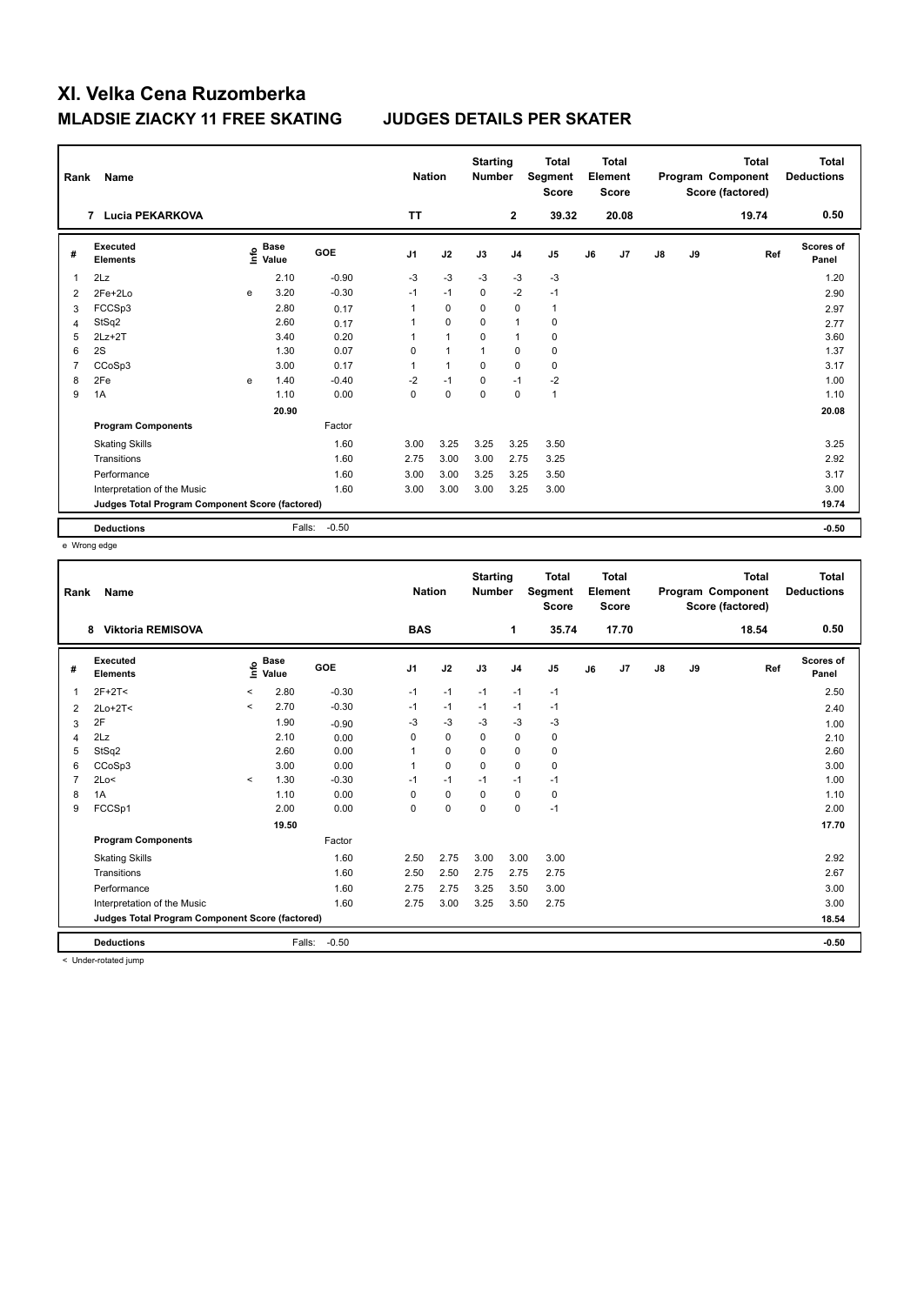| Rank           | Name                                            |         |                      |         |                | <b>Nation</b> | <b>Starting</b><br><b>Number</b> |                | <b>Total</b><br>Segment<br><b>Score</b> |    | <b>Total</b><br>Element<br><b>Score</b> |    |    | <b>Total</b><br>Program Component<br>Score (factored) | <b>Total</b><br><b>Deductions</b> |
|----------------|-------------------------------------------------|---------|----------------------|---------|----------------|---------------|----------------------------------|----------------|-----------------------------------------|----|-----------------------------------------|----|----|-------------------------------------------------------|-----------------------------------|
|                | Alexandra PRIMUSOVA<br>9                        |         |                      |         | <b>BB</b>      |               |                                  | 19             | 32.98                                   |    | 15.74                                   |    |    | 17.74                                                 | 0.50                              |
| #              | Executed<br><b>Elements</b>                     | lnfo    | <b>Base</b><br>Value | GOE     | J <sub>1</sub> | J2            | J3                               | J <sub>4</sub> | J <sub>5</sub>                          | J6 | J7                                      | J8 | J9 | Ref                                                   | Scores of<br>Panel                |
| 1              | 2S+1A+SEQ                                       |         | 1.92                 | 0.00    | 0              | $\mathbf 0$   | $\mathbf 0$                      | $\mathbf 0$    | $\mathbf 0$                             |    |                                         |    |    |                                                       | 1.92                              |
| 2              | 2Lo+1A+SEQ                                      |         | 2.32                 | 0.00    | $-1$           | $\mathbf 0$   | $\pmb{0}$                        | $\mathbf 0$    | $\pmb{0}$                               |    |                                         |    |    |                                                       | 2.32                              |
| 3              | 2T<                                             | $\prec$ | 0.90                 | $-0.60$ | $-3$           | $-3$          | $-3$                             | $-3$           | $-3$                                    |    |                                         |    |    |                                                       | 0.30                              |
| 4              | FSS <sub>p2</sub>                               |         | 2.30                 | 0.00    | 0              | $\mathbf 0$   | $\Omega$                         | $\mathbf 0$    | $\mathbf 0$                             |    |                                         |    |    |                                                       | 2.30                              |
| 5              | 2Lo                                             |         | 1.80                 | $-0.10$ | $-1$           | $\mathbf 0$   | $\Omega$                         | $-1$           | 0                                       |    |                                         |    |    |                                                       | 1.70                              |
| 6              | 2T                                              |         | 1.30                 | 0.00    | 0              | $\Omega$      | $\Omega$                         | $-1$           | $\mathbf 0$                             |    |                                         |    |    |                                                       | 1.30                              |
| $\overline{7}$ | CCoSp3                                          |         | 3.00                 | $-0.20$ | 0              | $\mathbf 0$   | $\Omega$                         | $-2$           | $-2$                                    |    |                                         |    |    |                                                       | 2.80                              |
| 8              | 2S                                              |         | 1.30                 | 0.00    | 0              | $\mathbf 0$   | 0                                | $\mathbf 0$    | 0                                       |    |                                         |    |    |                                                       | 1.30                              |
| 9              | StSq1                                           |         | 1.80                 | 0.00    | 0              | $\Omega$      | $\Omega$                         | $\Omega$       | $\mathbf 0$                             |    |                                         |    |    |                                                       | 1.80                              |
|                |                                                 |         | 16.64                |         |                |               |                                  |                |                                         |    |                                         |    |    |                                                       | 15.74                             |
|                | <b>Program Components</b>                       |         |                      | Factor  |                |               |                                  |                |                                         |    |                                         |    |    |                                                       |                                   |
|                | <b>Skating Skills</b>                           |         |                      | 1.60    | 2.25           | 3.00          | 2.50                             | 3.00           | 2.75                                    |    |                                         |    |    |                                                       | 2.75                              |
|                | Transitions                                     |         |                      | 1.60    | 2.00           | 3.00          | 2.50                             | 3.00           | 2.50                                    |    |                                         |    |    |                                                       | 2.67                              |
|                | Performance                                     |         |                      | 1.60    | 2.00           | 3.25          | 3.00                             | 3.25           | 2.50                                    |    |                                         |    |    |                                                       | 2.92                              |
|                | Interpretation of the Music                     |         |                      | 1.60    | 2.25           | 3.00          | 2.75                             | 3.25           | 2.50                                    |    |                                         |    |    |                                                       | 2.75                              |
|                | Judges Total Program Component Score (factored) |         |                      |         |                |               |                                  |                |                                         |    |                                         |    |    |                                                       | 17.74                             |
|                | <b>Deductions</b>                               |         | Falls:               | $-0.50$ |                |               |                                  |                |                                         |    |                                         |    |    |                                                       | $-0.50$                           |

< Under-rotated jump

| Rank | Name                                            |                                  |            | <b>Nation</b>  |             | <b>Starting</b><br><b>Number</b> |                | <b>Total</b><br>Segment<br><b>Score</b> |    | <b>Total</b><br>Element<br><b>Score</b> |    |    | <b>Total</b><br>Program Component<br>Score (factored) | <b>Total</b><br><b>Deductions</b> |
|------|-------------------------------------------------|----------------------------------|------------|----------------|-------------|----------------------------------|----------------|-----------------------------------------|----|-----------------------------------------|----|----|-------------------------------------------------------|-----------------------------------|
| 10   | <b>Lucia BOGDANOVA</b>                          |                                  |            | <b>POS</b>     |             |                                  | 8              | 32.83                                   |    | 16.26                                   |    |    | 17.07                                                 | 0.50                              |
| #    | Executed<br><b>Elements</b>                     | <b>Base</b><br>e Base<br>⊆ Value | <b>GOE</b> | J <sub>1</sub> | J2          | J3                               | J <sub>4</sub> | J5                                      | J6 | J7                                      | J8 | J9 | Ref                                                   | <b>Scores of</b><br>Panel         |
| 1    | $1A+2T$                                         | 2.40                             | $-0.07$    | $-1$           | $\mathbf 0$ | $\mathbf 0$                      | $-1$           | $\pmb{0}$                               |    |                                         |    |    |                                                       | 2.33                              |
| 2    | FCSp2                                           | 2.30                             | $-0.10$    | $-1$           | $-1$        | $\mathbf 0$                      | 0              | $\pmb{0}$                               |    |                                         |    |    |                                                       | 2.20                              |
| 3    | StSq1                                           | 1.80                             | 0.00       | 0              | 0           | $\mathbf 0$                      | 0              | 0                                       |    |                                         |    |    |                                                       | 1.80                              |
| 4    | 2S                                              | 1.30                             | 0.00       | 0              | $\mathbf 0$ | 0                                | $-1$           | $\pmb{0}$                               |    |                                         |    |    |                                                       | 1.30                              |
| 5    | 2Lo                                             | 1.80                             | 0.00       | 0              | $\pmb{0}$   | $\mathbf 0$                      | 0              | 0                                       |    |                                         |    |    |                                                       | 1.80                              |
| 6    | CCoSp2                                          | 2.50                             | $-0.20$    | 0              | $\mathbf 0$ | $-1$                             | $-1$           | $-1$                                    |    |                                         |    |    |                                                       | 2.30                              |
|      | $2S+2T$                                         | 2.60                             | $-0.07$    | $-1$           | 0           | $\mathbf 0$                      | $-1$           | 0                                       |    |                                         |    |    |                                                       | 2.53                              |
| 8    | 2Lo                                             | 1.80                             | $-0.90$    | $-3$           | $-3$        | $-3$                             | $-3$           | $-3$                                    |    |                                         |    |    |                                                       | 0.90                              |
| 9    | 1A                                              | 1.10                             | 0.00       | 0              | 0           | $\mathbf 0$                      | 0              | 0                                       |    |                                         |    |    |                                                       | 1.10                              |
|      |                                                 | 17.60                            |            |                |             |                                  |                |                                         |    |                                         |    |    |                                                       | 16.26                             |
|      | <b>Program Components</b>                       |                                  | Factor     |                |             |                                  |                |                                         |    |                                         |    |    |                                                       |                                   |
|      | <b>Skating Skills</b>                           |                                  | 1.60       | 2.25           | 2.50        | 2.75                             | 2.75           | 3.00                                    |    |                                         |    |    |                                                       | 2.67                              |
|      | Transitions                                     |                                  | 1.60       | 2.25           | 2.50        | 2.50                             | 2.50           | 2.50                                    |    |                                         |    |    |                                                       | 2.50                              |
|      | Performance                                     |                                  | 1.60       | 2.25           | 2.75        | 2.75                             | 3.00           | 2.75                                    |    |                                         |    |    |                                                       | 2.75                              |
|      | Interpretation of the Music                     |                                  | 1.60       | 2.50           | 2.75        | 2.75                             | 3.00           | 2.75                                    |    |                                         |    |    |                                                       | 2.75                              |
|      | Judges Total Program Component Score (factored) |                                  |            |                |             |                                  |                |                                         |    |                                         |    |    |                                                       | 17.07                             |
|      | <b>Deductions</b>                               | Falls:                           | $-0.50$    |                |             |                                  |                |                                         |    |                                         |    |    |                                                       | $-0.50$                           |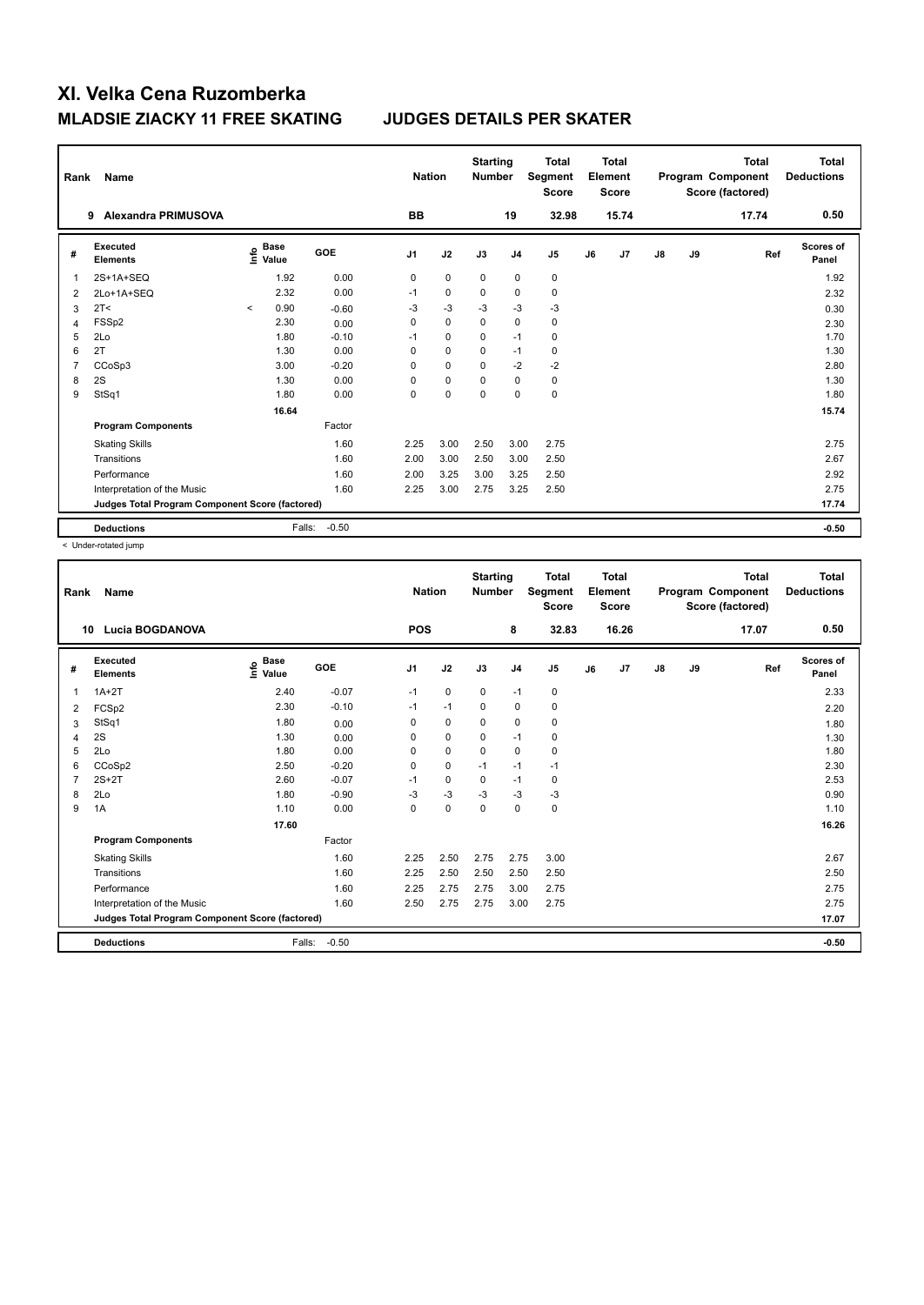| Rank                | Name                                            |                   |                    | <b>Nation</b>       |             | <b>Starting</b><br><b>Number</b> |                | <b>Total</b><br>Segment<br><b>Score</b> |    | <b>Total</b><br>Element<br><b>Score</b> |    |    | Program Component<br>Score (factored) | <b>Total</b> | <b>Total</b><br><b>Deductions</b> |
|---------------------|-------------------------------------------------|-------------------|--------------------|---------------------|-------------|----------------------------------|----------------|-----------------------------------------|----|-----------------------------------------|----|----|---------------------------------------|--------------|-----------------------------------|
|                     | 11 Sara VOZAROVA                                |                   |                    | <b>RK</b>           |             |                                  | 12             | 31.49                                   |    | 15.96                                   |    |    |                                       | 16.53        | 1.00                              |
| #                   | <b>Executed</b><br><b>Elements</b>              | e Base<br>E Value | GOE                | J <sub>1</sub>      | J2          | J3                               | J <sub>4</sub> | J <sub>5</sub>                          | J6 | J <sub>7</sub>                          | J8 | J9 |                                       | Ref          | <b>Scores of</b><br>Panel         |
| $\mathbf{1}$        | 2Lz                                             | 2.10              | $-0.90$            | $-3$                | $-3$        | $-3$                             | $-3$           | $-3$                                    |    |                                         |    |    |                                       |              | 1.20                              |
| $\overline{2}$      | CCoSp3                                          | 3.00              | 0.00               | $\mathbf 0$         | $\mathbf 0$ | 0                                | $\mathbf 0$    | $\pmb{0}$                               |    |                                         |    |    |                                       |              | 3.00                              |
| $\mathbf{3}$        | StSq1                                           | 1.80              | 0.00               | 0                   | 0           | $\Omega$                         | $\pmb{0}$      | $\mathbf 0$                             |    |                                         |    |    |                                       |              | 1.80                              |
| $\overline{4}$      | 2Lo                                             | 1.80              | $-0.40$            | $-2$                | $-1$        | -1                               | $-2$           | $-1$                                    |    |                                         |    |    |                                       |              | 1.40                              |
| 5                   | 1A                                              | 1.10              | 0.00               | $\mathbf 0$         | $\Omega$    | $\Omega$                         | $\pmb{0}$      | $\mathbf 0$                             |    |                                         |    |    |                                       |              | 1.10                              |
| 6                   | FCSSp2                                          | 2.30              | $-0.50$            | $-1$                | 0           | $-2$                             | $-3$           | $-2$                                    |    |                                         |    |    |                                       |              | 1.80                              |
| $\overline{7}$      | $2S+2T$                                         | 2.60              | $-0.07$            | $-1$                | 0           | 0                                | $-1$           | $\mathbf 0$                             |    |                                         |    |    |                                       |              | 2.53                              |
| 8                   | 2S                                              | 1.30              | $-0.07$            | $-1$                | $\pmb{0}$   | 0                                | $-1$           | $\pmb{0}$                               |    |                                         |    |    |                                       |              | 1.23                              |
| 9                   | $2Lo+1T$                                        | 2.20              | $-0.30$            | $-1$                | $-1$        | $-1$                             | $-2$           | $\pmb{0}$                               |    |                                         |    |    |                                       |              | 1.90                              |
|                     |                                                 | 18.20             |                    |                     |             |                                  |                |                                         |    |                                         |    |    |                                       |              | 15.96                             |
|                     | <b>Program Components</b>                       |                   | Factor             |                     |             |                                  |                |                                         |    |                                         |    |    |                                       |              |                                   |
|                     | <b>Skating Skills</b>                           |                   | 1.60               | 2.25                | 2.75        | 2.75                             | 2.50           | 2.75                                    |    |                                         |    |    |                                       |              | 2.67                              |
|                     | Transitions                                     |                   | 1.60               | 2.25                | 2.50        | 2.50                             | 2.50           | 2.50                                    |    |                                         |    |    |                                       |              | 2.50                              |
|                     | Performance                                     |                   | 1.60               | 2.25                | 2.50        | 2.50                             | 2.75           | 2.75                                    |    |                                         |    |    |                                       |              | 2.58                              |
|                     | Interpretation of the Music                     |                   | 1.60               | 2.25                | 2.75        | 2.50                             | 2.75           | 2.50                                    |    |                                         |    |    |                                       |              | 2.58                              |
|                     | Judges Total Program Component Score (factored) |                   |                    |                     |             |                                  |                |                                         |    |                                         |    |    |                                       |              | 16.53                             |
|                     | <b>Deductions</b>                               | Falls:            | $-1.00$            |                     |             |                                  |                |                                         |    |                                         |    |    |                                       |              | $-1.00$                           |
|                     |                                                 |                   |                    |                     |             |                                  |                |                                         |    |                                         |    |    |                                       |              |                                   |
|                     |                                                 |                   |                    |                     |             |                                  |                |                                         |    |                                         |    |    |                                       |              |                                   |
| Rank                | Name                                            |                   |                    | <b>Nation</b>       |             | <b>Starting</b><br>Number        |                | <b>Total</b><br>Segment<br><b>Score</b> |    | <b>Total</b><br>Element<br><b>Score</b> |    |    | Program Component<br>Score (factored) | <b>Total</b> | <b>Total</b><br><b>Deductions</b> |
|                     | 12 Lenka KOMAROVSKA                             |                   |                    | <b>KEK</b>          |             |                                  | 17             | 31.23                                   |    | 14.00                                   |    |    |                                       | 17.73        | 0.50                              |
| #                   | <b>Executed</b><br><b>Elements</b>              | e Base<br>E Value | GOE                | J <sub>1</sub>      | J2          | J3                               | J <sub>4</sub> | J <sub>5</sub>                          | J6 | J7                                      | J8 | J9 |                                       | Ref          | <b>Scores of</b><br>Panel         |
| $\mathbf{1}$        | 2Lo                                             | 1.80              |                    | $-3$                | $-3$        | $-3$                             | $-3$           | $-3$                                    |    |                                         |    |    |                                       |              | 0.90                              |
| $\overline{2}$      | 2Lz                                             | 1.50<br>$\prec$   | $-0.90$<br>$-0.30$ | $-1$                | $-1$        | $-2$                             | $-1$           | $-1$                                    |    |                                         |    |    |                                       |              |                                   |
|                     |                                                 | 1.40<br>I         |                    |                     | $-1$        | $-1$                             | $-1$           | $-1$                                    |    |                                         |    |    |                                       |              | 1.20                              |
| 3<br>$\overline{4}$ | 2F<<br>CCoSp3                                   | 3.00              | $-0.30$<br>0.00    | $-2$<br>$\mathbf 0$ | $\mathbf 0$ | 0                                | $\mathbf 0$    | $\mathbf 0$                             |    |                                         |    |    |                                       |              | 1.10<br>3.00                      |
| 5                   | 2T<+1A+SEQ                                      | $\,<$<br>1.60     | $-0.20$            | $-1$                | $-1$        | $-1$                             | $-1$           | $-1$                                    |    |                                         |    |    |                                       |              | 1.40                              |
| 6                   | $2S+1T$                                         | 1.70              | 0.00               | $\mathbf 0$         | $\pmb{0}$   | 0                                | $\pmb{0}$      | $\pmb{0}$                               |    |                                         |    |    |                                       |              | 1.70                              |
| $\overline{7}$      | FSSp2                                           | 2.30              | $-0.60$            | $-1$                | $-2$        | $-2$                             | $-2$           | $-2$                                    |    |                                         |    |    |                                       |              | 1.70                              |
| 8                   | 2T                                              | 1.30              | 0.00               | $\mathbf 0$         | $\mathbf 0$ | 0                                | $\mathbf 0$    | $\pmb{0}$                               |    |                                         |    |    |                                       |              | 1.30                              |
| 9                   | StSq1                                           | 1.80              | $-0.10$            | $-1$                | $\pmb{0}$   | 0                                | $\mathbf 0$    | $-1$                                    |    |                                         |    |    |                                       |              | 1.70                              |
|                     |                                                 | 16.40             |                    |                     |             |                                  |                |                                         |    |                                         |    |    |                                       |              | 14.00                             |
|                     | <b>Program Components</b>                       |                   | Factor             |                     |             |                                  |                |                                         |    |                                         |    |    |                                       |              |                                   |
|                     | <b>Skating Skills</b>                           |                   | 1.60               | 2.50                | 2.50        | 3.00                             | 3.00           | 2.75                                    |    |                                         |    |    |                                       |              | 2.75                              |
|                     | Transitions                                     |                   | 1.60               | 2.25                | 2.50        | 2.75                             | 2.75           | 2.50                                    |    |                                         |    |    |                                       |              | 2.58                              |
|                     | Performance                                     |                   | 1.60               | 2.75                | 2.50        | 3.25                             | 3.25           | 2.75                                    |    |                                         |    |    |                                       |              | 2.92                              |
|                     | Interpretation of the Music                     |                   | 1.60               | 2.50                | 2.75        | 3.00                             | 3.25           | 2.75                                    |    |                                         |    |    |                                       |              | 2.83                              |
|                     | Judges Total Program Component Score (factored) |                   |                    |                     |             |                                  |                |                                         |    |                                         |    |    |                                       |              | 17.73                             |

< Under-rotated jump ! Not clear edge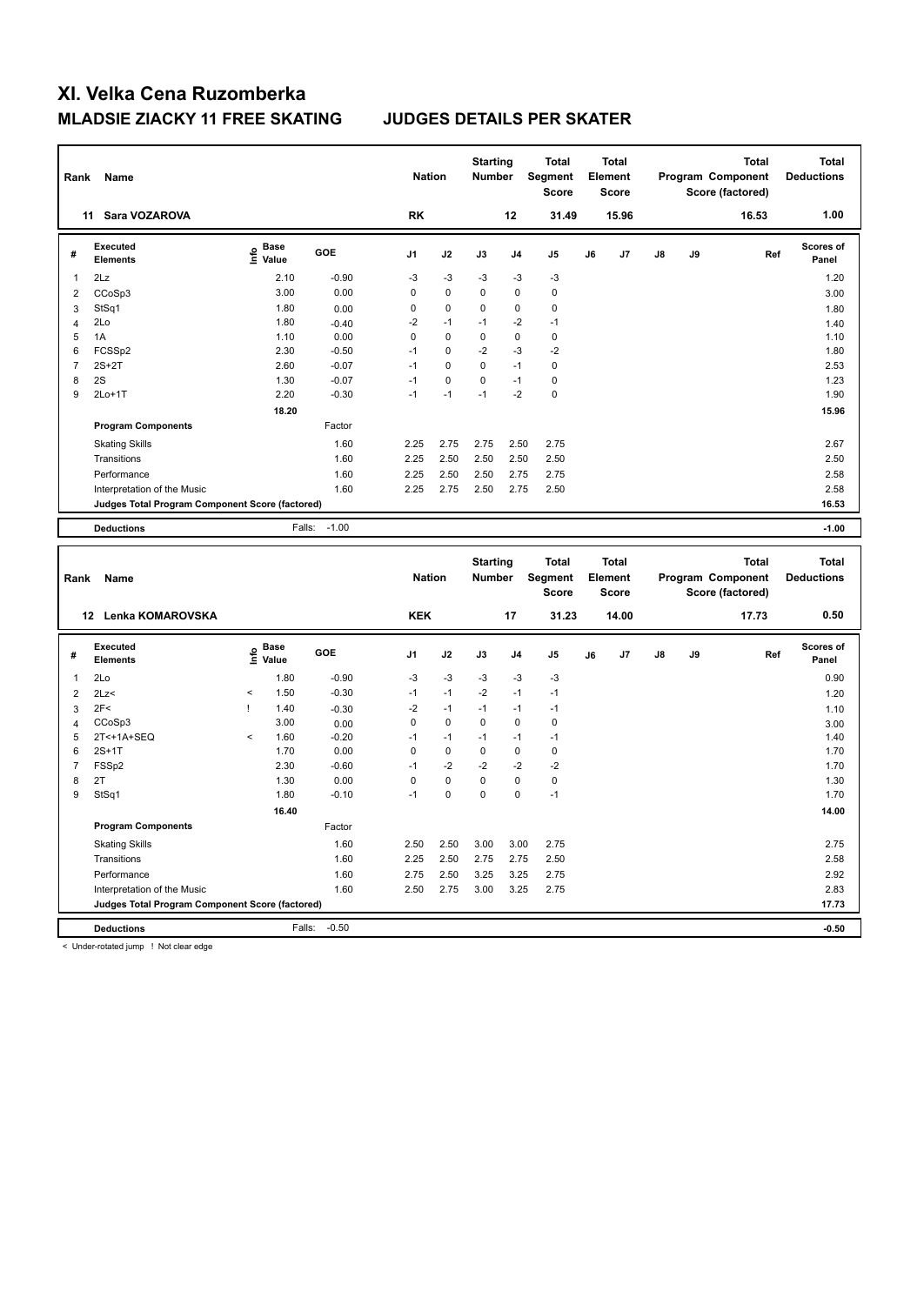| Rank           | Name                                            |         |                      |         | <b>Nation</b>  |             | <b>Starting</b><br><b>Number</b> |                | <b>Total</b><br>Segment<br><b>Score</b> |    | <b>Total</b><br>Element<br><b>Score</b> |               |    | <b>Total</b><br>Program Component<br>Score (factored) | Total<br><b>Deductions</b> |
|----------------|-------------------------------------------------|---------|----------------------|---------|----------------|-------------|----------------------------------|----------------|-----------------------------------------|----|-----------------------------------------|---------------|----|-------------------------------------------------------|----------------------------|
|                | Simona SANITRAROVA<br>13                        |         |                      |         | BB             |             |                                  | 18             | 24.43                                   |    | 10.13                                   |               |    | 14.80                                                 | 0.50                       |
| #              | Executed<br><b>Elements</b>                     | e       | <b>Base</b><br>Value | GOE     | J <sub>1</sub> | J2          | J3                               | J <sub>4</sub> | J <sub>5</sub>                          | J6 | J <sub>7</sub>                          | $\mathsf{J}8$ | J9 | Ref                                                   | Scores of<br>Panel         |
| 1              | 1Lz+1Lo                                         |         | 1.10                 | 0.00    | 0              | $\mathbf 0$ | $\mathbf 0$                      | $\mathbf 0$    | $\mathbf 0$                             |    |                                         |               |    |                                                       | 1.10                       |
| $\overline{2}$ | 2S<                                             | $\prec$ | 0.90                 | $-0.60$ | $-3$           | $-3$        | $-3$                             | $-3$           | $-3$                                    |    |                                         |               |    |                                                       | 0.30                       |
| 3              | 1Lz                                             |         | 0.60                 | 0.00    | 0              | $\mathbf 0$ | 0                                | $\mathbf 0$    | $\pmb{0}$                               |    |                                         |               |    |                                                       | 0.60                       |
| 4              | FSSp2                                           |         | 2.30                 | $-0.10$ | 0              | $\mathbf 0$ | $\mathbf 0$                      | $-1$           | $-1$                                    |    |                                         |               |    |                                                       | 2.20                       |
| 5              | StSqB                                           |         | 1.50                 | $-0.20$ | $-1$           | $\mathbf 0$ | $-1$                             | $-1$           | 0                                       |    |                                         |               |    |                                                       | 1.30                       |
| 6              | 1A                                              |         | 1.10                 | $-0.07$ | $-1$           | $-1$        | 0                                | 0              | $\mathbf 0$                             |    |                                         |               |    |                                                       | 1.03                       |
| 7              | 1F                                              |         | 0.50                 | 0.00    | $\mathbf 0$    | $\mathbf 0$ | $\Omega$                         | $\mathbf 0$    | $\mathbf 0$                             |    |                                         |               |    |                                                       | 0.50                       |
| 8              | $1A+1Lo$                                        |         | 1.60                 | 0.00    | $-1$           | $\mathbf 0$ | $\mathbf 0$                      | 0              | 0                                       |    |                                         |               |    |                                                       | 1.60                       |
| 9              | CCoSpB                                          |         | 1.70                 | $-0.20$ | 0              | $-1$        | $-1$                             | $-1$           | $\pmb{0}$                               |    |                                         |               |    |                                                       | 1.50                       |
|                |                                                 |         | 11.30                |         |                |             |                                  |                |                                         |    |                                         |               |    |                                                       | 10.13                      |
|                | <b>Program Components</b>                       |         |                      | Factor  |                |             |                                  |                |                                         |    |                                         |               |    |                                                       |                            |
|                | <b>Skating Skills</b>                           |         |                      | 1.60    | 2.25           | 2.50        | 2.50                             | 2.25           | 2.25                                    |    |                                         |               |    |                                                       | 2.33                       |
|                | Transitions                                     |         |                      | 1.60    | 2.00           | 2.50        | 2.50                             | 2.25           | 2.00                                    |    |                                         |               |    |                                                       | 2.25                       |
|                | Performance                                     |         |                      | 1.60    | 2.25           | 2.75        | 2.75                             | 2.25           | 2.25                                    |    |                                         |               |    |                                                       | 2.42                       |
|                | Interpretation of the Music                     |         |                      | 1.60    | 2.00           | 2.75        | 2.50                             | 2.25           | 2.00                                    |    |                                         |               |    |                                                       | 2.25                       |
|                | Judges Total Program Component Score (factored) |         |                      |         |                |             |                                  |                |                                         |    |                                         |               |    |                                                       | 14.80                      |
|                | <b>Deductions</b>                               |         | Falls:               | $-0.50$ |                |             |                                  |                |                                         |    |                                         |               |    |                                                       | $-0.50$                    |

< Under-rotated jump

| Rank | Name                                            |         |                      |            | <b>Nation</b>  |             | <b>Starting</b><br><b>Number</b> |                | <b>Total</b><br>Segment<br><b>Score</b> |    | <b>Total</b><br>Element<br><b>Score</b> |               |    | <b>Total</b><br>Program Component<br>Score (factored) | <b>Total</b><br><b>Deductions</b> |
|------|-------------------------------------------------|---------|----------------------|------------|----------------|-------------|----------------------------------|----------------|-----------------------------------------|----|-----------------------------------------|---------------|----|-------------------------------------------------------|-----------------------------------|
|      | Adela MAZALOVA<br>14                            |         |                      |            | <b>BB</b>      |             |                                  | 5              | 23.53                                   |    | 9.10                                    |               |    | 14.93                                                 | 0.50                              |
| #    | Executed<br><b>Elements</b>                     | ۴       | <b>Base</b><br>Value | <b>GOE</b> | J <sub>1</sub> | J2          | J3                               | J <sub>4</sub> | J5                                      | J6 | J7                                      | $\mathsf{J}8$ | J9 | Ref                                                   | <b>Scores of</b><br>Panel         |
| 1    | 2S<<                                            | <<      | 0.40                 | $-0.30$    | -3             | $-3$        | $-3$                             | $-3$           | $-3$                                    |    |                                         |               |    |                                                       | 0.10                              |
| 2    | 2T <                                            | $\prec$ | 0.90                 | $-0.40$    | $-2$           | $-2$        | $-2$                             | $-2$           | $-2$                                    |    |                                         |               |    |                                                       | 0.50                              |
| 3    | FSSp1                                           |         | 2.00                 | $-0.10$    | 0              | $\mathbf 0$ | $\Omega$                         | $-2$           | $-1$                                    |    |                                         |               |    |                                                       | 1.90                              |
| 4    | 1A                                              |         | 1.10                 | 0.00       | 0              | $\mathbf 0$ | $\mathbf 0$                      | $\mathbf 0$    | $\mathbf 0$                             |    |                                         |               |    |                                                       | 1.10                              |
| 5    | StSqB                                           |         | 1.50                 | 0.00       | 0              | $\pmb{0}$   | $\mathbf 0$                      | $-1$           | $\pmb{0}$                               |    |                                         |               |    |                                                       | 1.50                              |
| 6    | 2S<                                             | $\prec$ | 0.90                 | $-0.40$    | $-2$           | $-2$        | $-2$                             | $-2$           | $-2$                                    |    |                                         |               |    |                                                       | 0.50                              |
|      | $1Lz+1Lo$                                       |         | 1.10                 | 0.00       | 0              | 0           | $\Omega$                         | 0              | 0                                       |    |                                         |               |    |                                                       | 1.10                              |
| 8    | 1F                                              |         | 0.50                 | $-0.10$    | $-1$           | $-1$        | $-1$                             | $-1$           | $-1$                                    |    |                                         |               |    |                                                       | 0.40                              |
| 9    | CCoSp1                                          |         | 2.00                 | 0.00       | 0              | $\mathbf 0$ | $\mathbf 0$                      | $-1$           | $\mathbf 0$                             |    |                                         |               |    |                                                       | 2.00                              |
|      |                                                 |         | 10.40                |            |                |             |                                  |                |                                         |    |                                         |               |    |                                                       | 9.10                              |
|      | <b>Program Components</b>                       |         |                      | Factor     |                |             |                                  |                |                                         |    |                                         |               |    |                                                       |                                   |
|      | <b>Skating Skills</b>                           |         |                      | 1.60       | 2.25           | 2.50        | 2.50                             | 2.50           | 2.50                                    |    |                                         |               |    |                                                       | 2.50                              |
|      | Transitions                                     |         |                      | 1.60       | 2.25           | 2.25        | 2.25                             | 2.25           | 2.25                                    |    |                                         |               |    |                                                       | 2.25                              |
|      | Performance                                     |         |                      | 1.60       | 2.25           | 2.25        | 2.50                             | 2.75           | 2.25                                    |    |                                         |               |    |                                                       | 2.33                              |
|      | Interpretation of the Music                     |         |                      | 1.60       | 2.25           | 2.25        | 2.00                             | 2.50           | 2.25                                    |    |                                         |               |    |                                                       | 2.25                              |
|      | Judges Total Program Component Score (factored) |         |                      |            |                |             |                                  |                |                                         |    |                                         |               |    |                                                       | 14.93                             |
|      | <b>Deductions</b>                               |         | Falls:               | $-0.50$    |                |             |                                  |                |                                         |    |                                         |               |    |                                                       | $-0.50$                           |

< Under-rotated jump << Downgraded jump